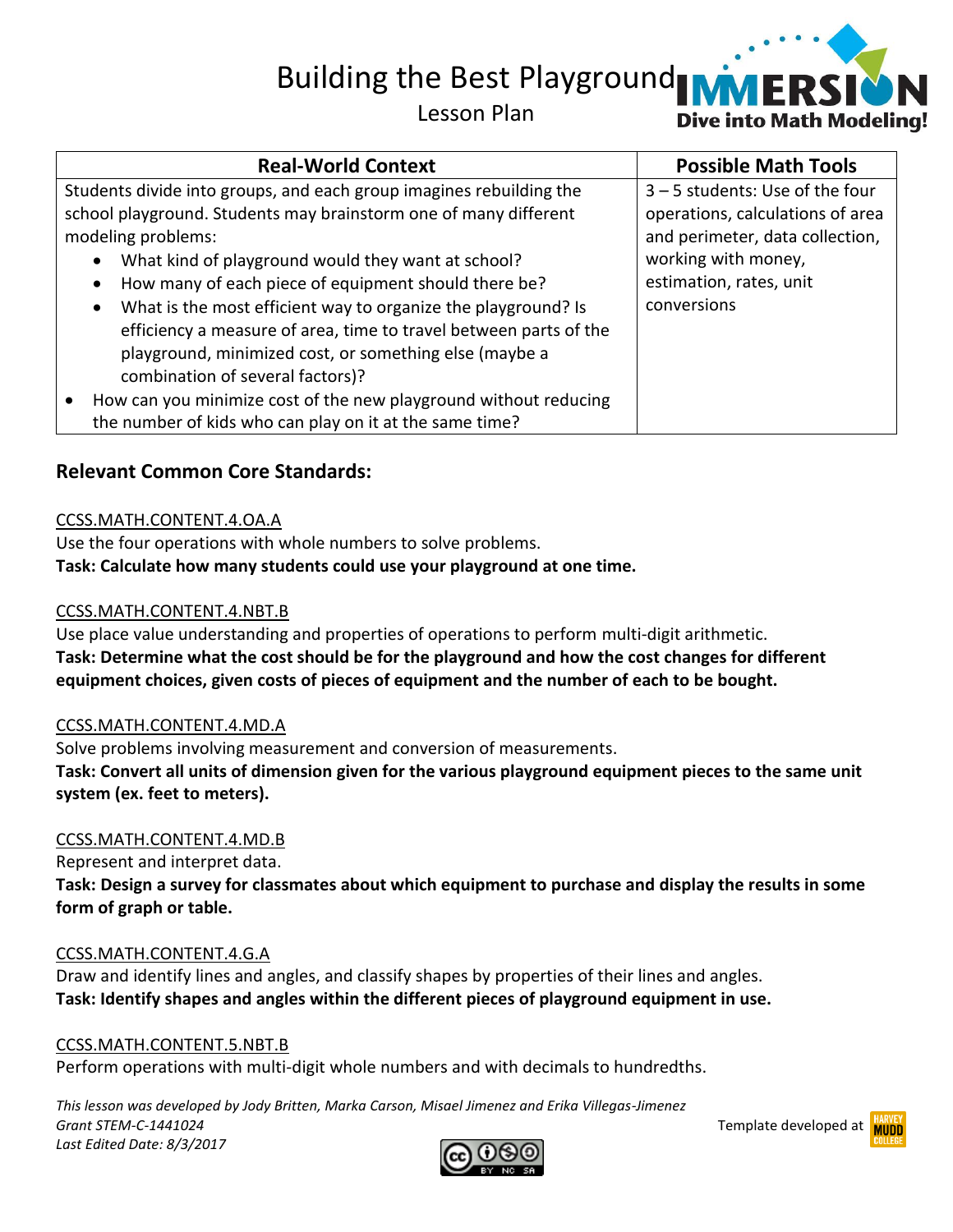**Task: Include a fence around the playground in the design and incorporate the cost of the fence into the budget given a cost of the fence per unit length.**

#### CCSS.MATH.CONTENT.5.NF.B

Apply and extend previous understandings of multiplication and division. **Task: Calculate the area of the playground the chosen playground items will cover.**

#### CCSS.MATH.CONTENT.5.MD.A

Convert like measurement units within a given measurement system. **Task: If some of the playground items dimensions are given in yards or inches, convert them to feet.**

#### CCSS.MATH.CONTENT.5.MD.B

Represent and interpret data.

**Task: Draw the playground layout using the first quadrant of the coordinate plane and name the positions of the corners of the shapes used to represent the equipment using with ordered pairs.**





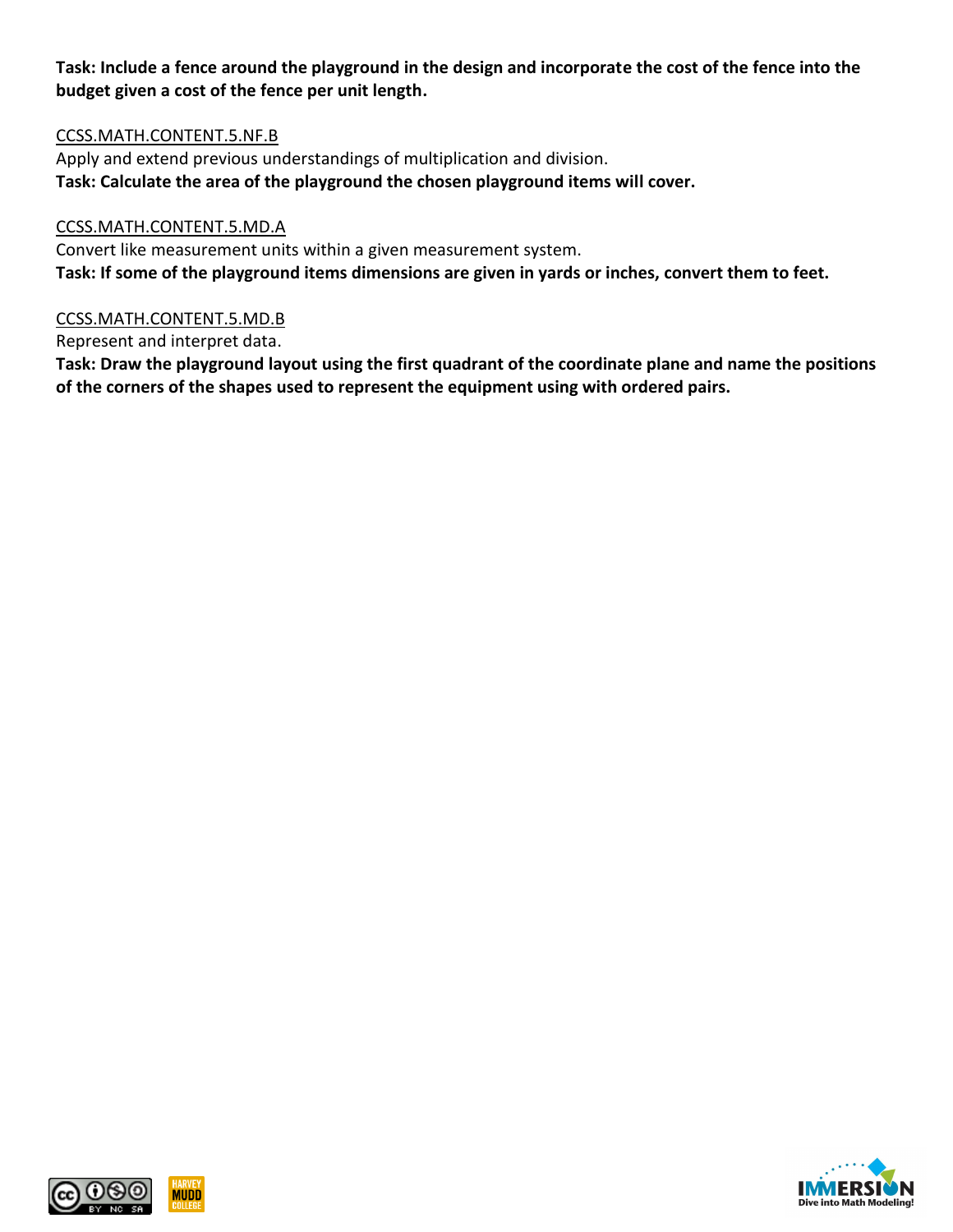*Dive In:*

Students begin exploring the topic.

| <b>Student Actions</b>                             | <b>Teacher Actions</b>                                             |
|----------------------------------------------------|--------------------------------------------------------------------|
|                                                    |                                                                    |
| Students will explore the topic by                 | What will you show/tell students to launch the real-world          |
| answering questions such as:                       | context and capture their interest?                                |
| What do you notice? What do you<br>$\bullet$       | Show students pictures of different playgrounds,<br>$\bullet$      |
| wonder?                                            | discuss aspects of playgrounds they've liked and                   |
| What is interesting about this topic?<br>$\bullet$ | disliked in the past.                                              |
| What about this topic is important?<br>$\bullet$   | Get them to think about how they might                             |
| What information do you need?<br>$\bullet$         | redesign the playground.                                           |
|                                                    | During the launch, similar lessons have brought in<br>$\bullet$    |
| Students will brainstorm these questions in        | notable school figures such as the principal to speak              |
| groups.                                            | to the class and motivate their endeavors.                         |
|                                                    | Direct the students towards not only thinking about<br>$\bullet$   |
|                                                    | what kinds of playgrounds they like, but how they                  |
|                                                    | can more formally evaluate what makes a good                       |
|                                                    | playground.                                                        |
|                                                    | Is more variety better?<br>$\circ$                                 |
|                                                    | Are highly desirable playground items with<br>$\circ$              |
|                                                    | long wait times better or slightly less                            |
|                                                    | desirable items with shorter waiting times?                        |
|                                                    | If you chose to pose the problem with a fixed budget,<br>$\bullet$ |
|                                                    | consider introducing that budget somewhere in the                  |
|                                                    | end of the launch.                                                 |
|                                                    |                                                                    |
|                                                    | Allow students time to brainstorm. Monitor student progress        |
|                                                    | and group dynamics.                                                |
|                                                    |                                                                    |
|                                                    | Take note of anything that should be shared with the class:        |
|                                                    | ideas that help students mathematize the problem                   |
|                                                    | common misconceptions<br>$\bullet$                                 |



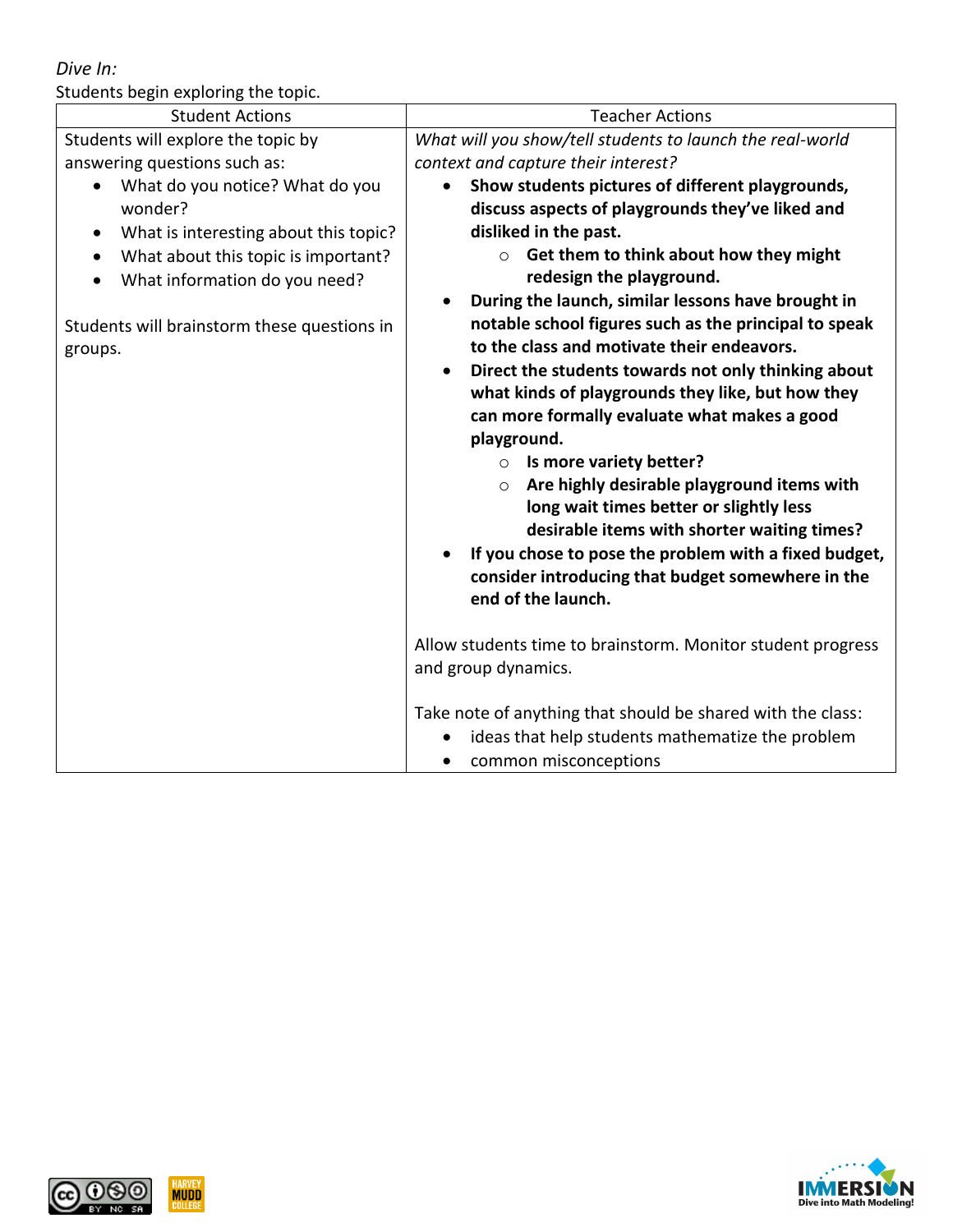# *Define the Problem:*

Ideas are narrowed to a focused, mathematically relevant problem.

| <b>Student Actions</b>                          | <b>Teacher Actions</b>                                       |
|-------------------------------------------------|--------------------------------------------------------------|
| Students will choose a focused problem          | Guide students towards a focused problem that can be         |
| that can be answered and justified with         | answered and justified with information and mathematics.     |
| information and mathematics.                    |                                                              |
|                                                 | What are my expectations for the model? Will the whole class |
| Students should consider questions such         | focus on the same problem, or will variation be allowed?     |
| as:                                             | As a class, decide which types of playground items           |
| What information do you need to<br>$\bullet$    | should be allowed in the design. Let groups make             |
| make a model?                                   | their own models, but constrain everyone to these            |
| What quantities are required by the             | playground options. However, students may decide             |
| model? Which ones are provided?                 | on different versions of "efficiency".                       |
| Do quantities have only one value,<br>$\bullet$ |                                                              |
| or can they have a range of values?             | What mathematical tools/connections could you suggest to     |
| What mathematical tools could you               | students who aren't using math?                              |
| use in your model?                              | Have students think about rates (consider how long it        |
|                                                 | takes to use an item in the playground, how many             |
|                                                 | students can use an item at once, or even the whole          |
|                                                 | playground at once.)                                         |
|                                                 | Encourage thinking about comparisons (how much               |
|                                                 | students like a given item?)                                 |
|                                                 | Consider adding up areas and costs. (Will these items        |
|                                                 | fit in the playground? Do we have enough money to            |
|                                                 | buy them?)                                                   |
|                                                 | Narrow the problem by giving students a specific set         |
|                                                 | of playground items with dimensions and prices to            |
|                                                 | choose from. By limiting students' focus to a few            |
|                                                 | items, they'll focus less on the design component and        |
|                                                 | more on the math.                                            |
|                                                 |                                                              |
|                                                 | How will you guide your students to use new skills they are  |
|                                                 | less comfortable with?                                       |
|                                                 | If you want to emphasize measurement and                     |
|                                                 | blueprint drawing skills, you may want to have the           |
|                                                 | students go outside and measure and draw the aerial          |
|                                                 | layout of the playground themselves. Otherwise,              |
|                                                 | consider giving students a layout of the playground          |
|                                                 | space they have to work with.                                |
|                                                 | Students may also consider measuring playground              |
|                                                 | item popularity by counting the number of times              |
|                                                 | each item is used over a set period or by collecting         |
|                                                 | their classmates' preferences through surveys.               |



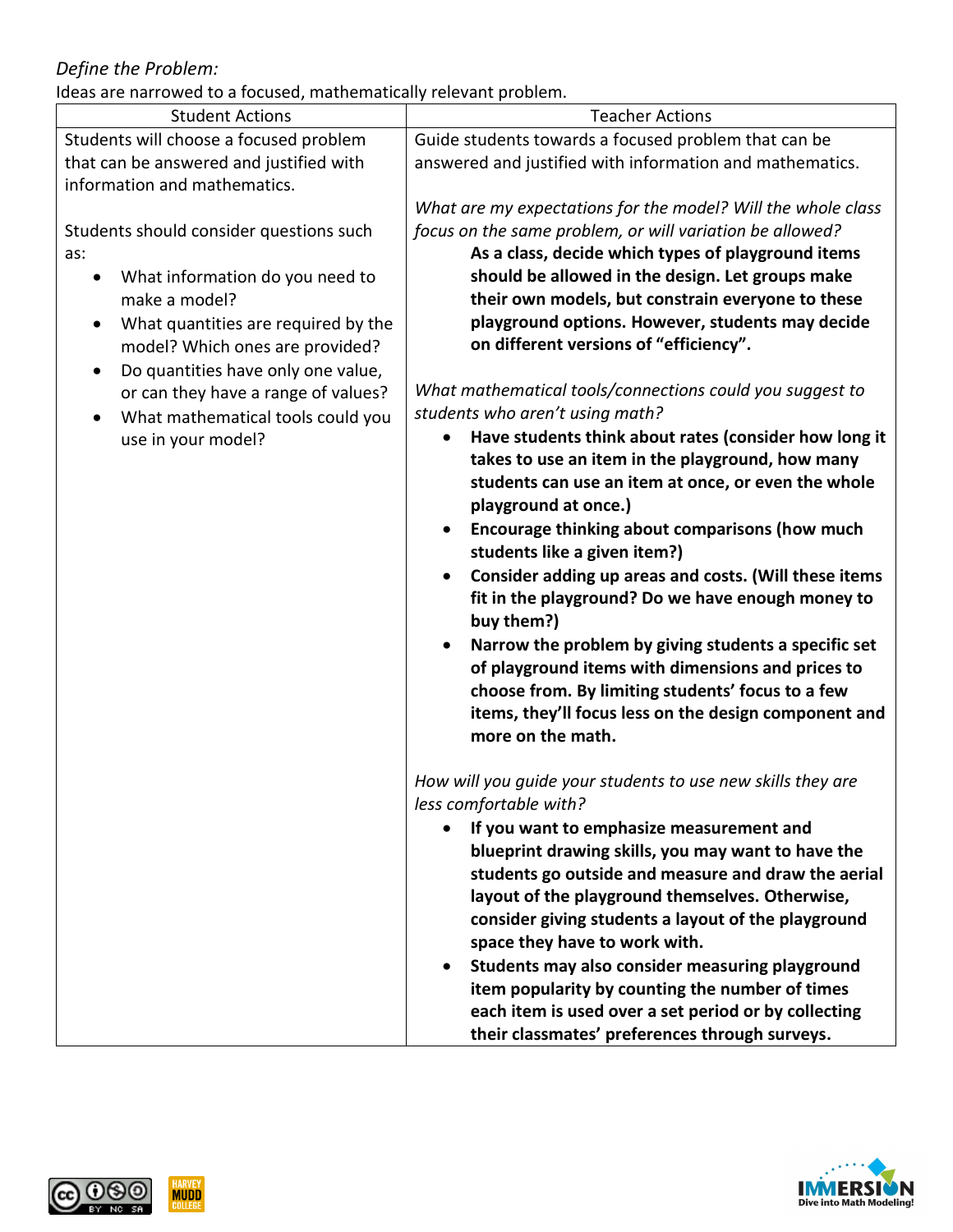## *Do the Math:*

Iterate the model until it is done and can be evaluated.

| <b>Student Actions</b>                        | <b>Teacher Actions</b>                                                                          |
|-----------------------------------------------|-------------------------------------------------------------------------------------------------|
| Use mathematical tools to develop a<br>model. | Note the mathematics that develops during model building.                                       |
|                                               | What are some common misconceptions that could arise at                                         |
| Mathematically justify all estimations and    | this stage, and how might you address them?                                                     |
| numerical values in model.                    | Students may not understand the difference between                                              |
|                                               | an estimate and an exact value                                                                  |
| Use the model to suggest a solution.          | Ask if 21 kids used the slide today, will exactly<br>$\circ$<br>21 use the slide every day      |
| Record work.                                  | Students may struggle to use their information to                                               |
|                                               | calculate rates                                                                                 |
|                                               | Ask how many people can use this item in one<br>$\circ$<br>recess period and how long recess is |
|                                               | Students may be unsure of how to measure areas of                                               |
|                                               | non-rectangular playground regions                                                              |
|                                               | Ask if they can combine non-square shapes<br>$\circ$                                            |
|                                               | into full squares (e.g. two triangles)                                                          |
|                                               | Address misconceptions individually or as a group.                                              |
|                                               | When are natural times to regroup?                                                              |
|                                               | After data collection, if groups are struggling with                                            |
|                                               | rate calculations or other model factors                                                        |



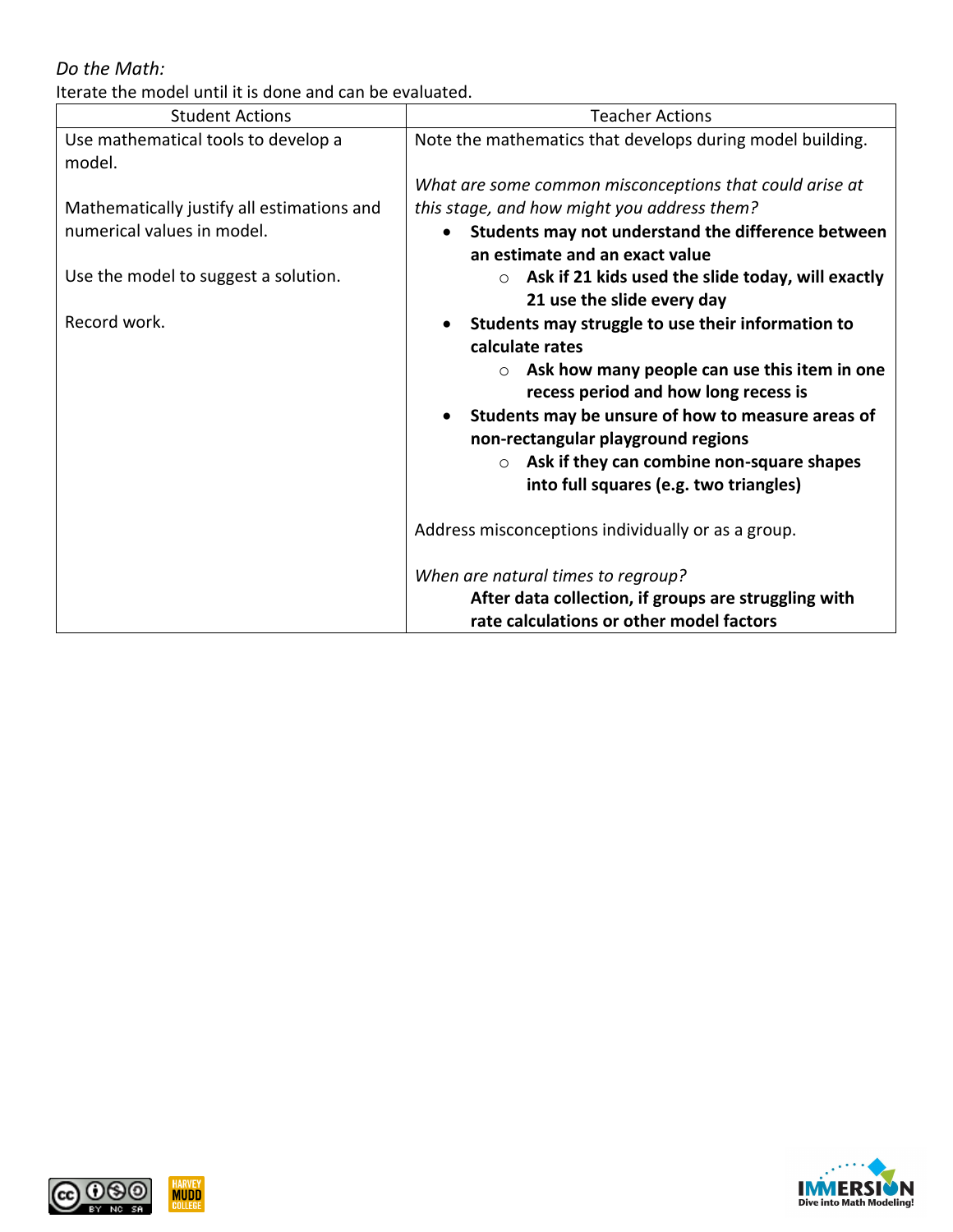## *Decide Whether You're Satisfied, and Declare Victory:*

Evaluate your model and decide when the model is ready to be presented.

| Lvaluate your model and decide when the model is ready to be presented. |                                                                |
|-------------------------------------------------------------------------|----------------------------------------------------------------|
| <b>Student Actions</b>                                                  | <b>Teacher Actions</b>                                         |
| Students should be evaluating their model                               | What components do you expect the students' models to          |
| by asking questions such as:                                            | include?                                                       |
| If there is a rubric or checklist, see if<br>$\bullet$                  | The model should include a blueprint and budget.               |
| you did everything.                                                     | The budget should determine which items to                     |
| Is your solution reasonable? Why or<br>$\bullet$                        | purchase based on a ranking system of some kind.               |
| why not?                                                                | The model should also predict how many people can              |
| Is your solution useful for answering                                   | enjoy the playground at once. That question could be           |
| your question?                                                          | answered by considering how many people can use                |
|                                                                         | their favorite piece of playground equipment at once.          |
|                                                                         | What will a useful model be able to do?                        |
|                                                                         | A useful model should do at least one of the                   |
|                                                                         | following:                                                     |
|                                                                         | Try to let as many students play on the<br>$\circ$             |
|                                                                         | playground as possible                                         |
|                                                                         | Try to put as many of students' favorite items<br>$\circ$      |
|                                                                         | in the playground as possible                                  |
|                                                                         | Try to fit as much in the playground space as<br>$\circ$       |
|                                                                         | possible while keeping in budget                               |
|                                                                         | Some other clearly defined measure of<br>$\circ$<br>efficiency |
|                                                                         | Overall, the model should try to help students decide          |
|                                                                         | on what playground items should be bought based                |
|                                                                         | off of information they can collect (student                   |
|                                                                         | enjoyment, rate at which students can use a                    |
|                                                                         | playground item, amount of space an item takes up              |
|                                                                         | etc.)                                                          |
|                                                                         | Define an ending point for your students' models, and set      |
|                                                                         | clear expectations.                                            |
|                                                                         |                                                                |
|                                                                         | Guide students through reviewing their models by considering   |
|                                                                         | the questions on the left.                                     |



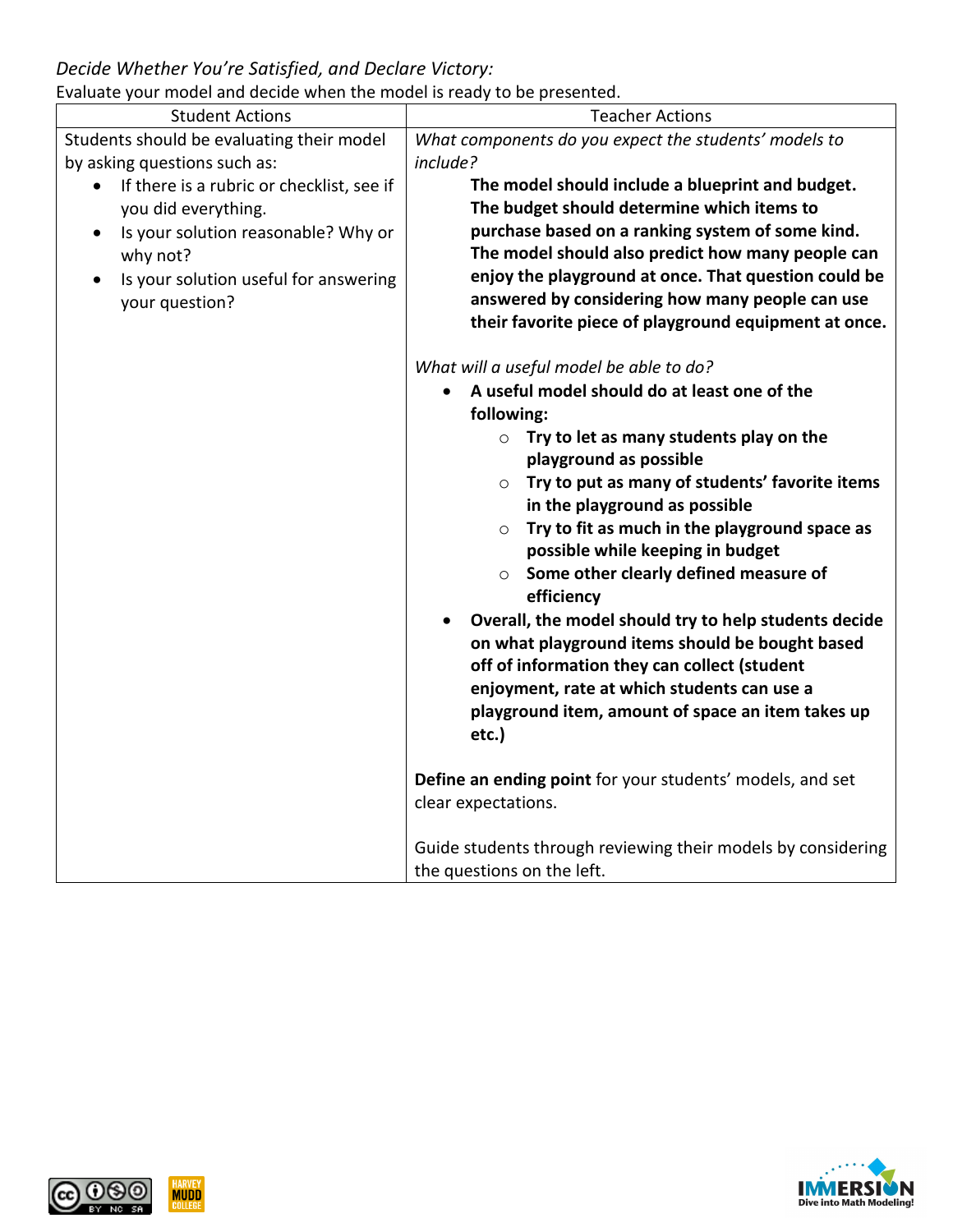### *Demonstrate Solution:*

Present and interpret your model that solves the problem.

| resent and micripict your moder that solves the problem.<br><b>Student Actions</b>                                                                    | <b>Teacher Actions</b>                                                                                                                                                                                                                                                                                                                  |
|-------------------------------------------------------------------------------------------------------------------------------------------------------|-----------------------------------------------------------------------------------------------------------------------------------------------------------------------------------------------------------------------------------------------------------------------------------------------------------------------------------------|
|                                                                                                                                                       |                                                                                                                                                                                                                                                                                                                                         |
| Students will reflect, justify, and present                                                                                                           | What expectations do you have for students' presentations?                                                                                                                                                                                                                                                                              |
| their models by asking and answering                                                                                                                  | A good model should discuss how students decided                                                                                                                                                                                                                                                                                        |
| questions such as:                                                                                                                                    | to evaluate what makes a good playground.                                                                                                                                                                                                                                                                                               |
| Why would you recommend your<br>model to someone?<br>What mathematical tools did you<br>$\bullet$<br>use, and how did they help solve<br>the problem? | This includes how they took measurements to gather<br>$\bullet$<br>information on the playground and how they used<br>that information to make their model and decide<br>which playground items to include in their final<br>design.<br>The solutions should describe their final solution<br>using the playground layout they created. |
| What did you change in your model<br>$\bullet$<br>throughout the modeling process?                                                                    | Guide students in evaluating their solutions by answering the<br>questions on the left, as a whole class or in groups.                                                                                                                                                                                                                  |
| Are there situations where your<br>٠<br>solution wouldn't work or your<br>model wouldn't apply?                                                       | (A presentation rubric from IMMERSION is available on the<br>Math Modeling Hub.)                                                                                                                                                                                                                                                        |
| How would you need to change<br>your model to apply to more<br>situations?                                                                            |                                                                                                                                                                                                                                                                                                                                         |
| If you had more time, what else<br>$\bullet$<br>would you do?                                                                                         |                                                                                                                                                                                                                                                                                                                                         |
| Are there any mathematical tools or<br>$\bullet$<br>pieces of information that would<br>have been helpful to have?                                    |                                                                                                                                                                                                                                                                                                                                         |